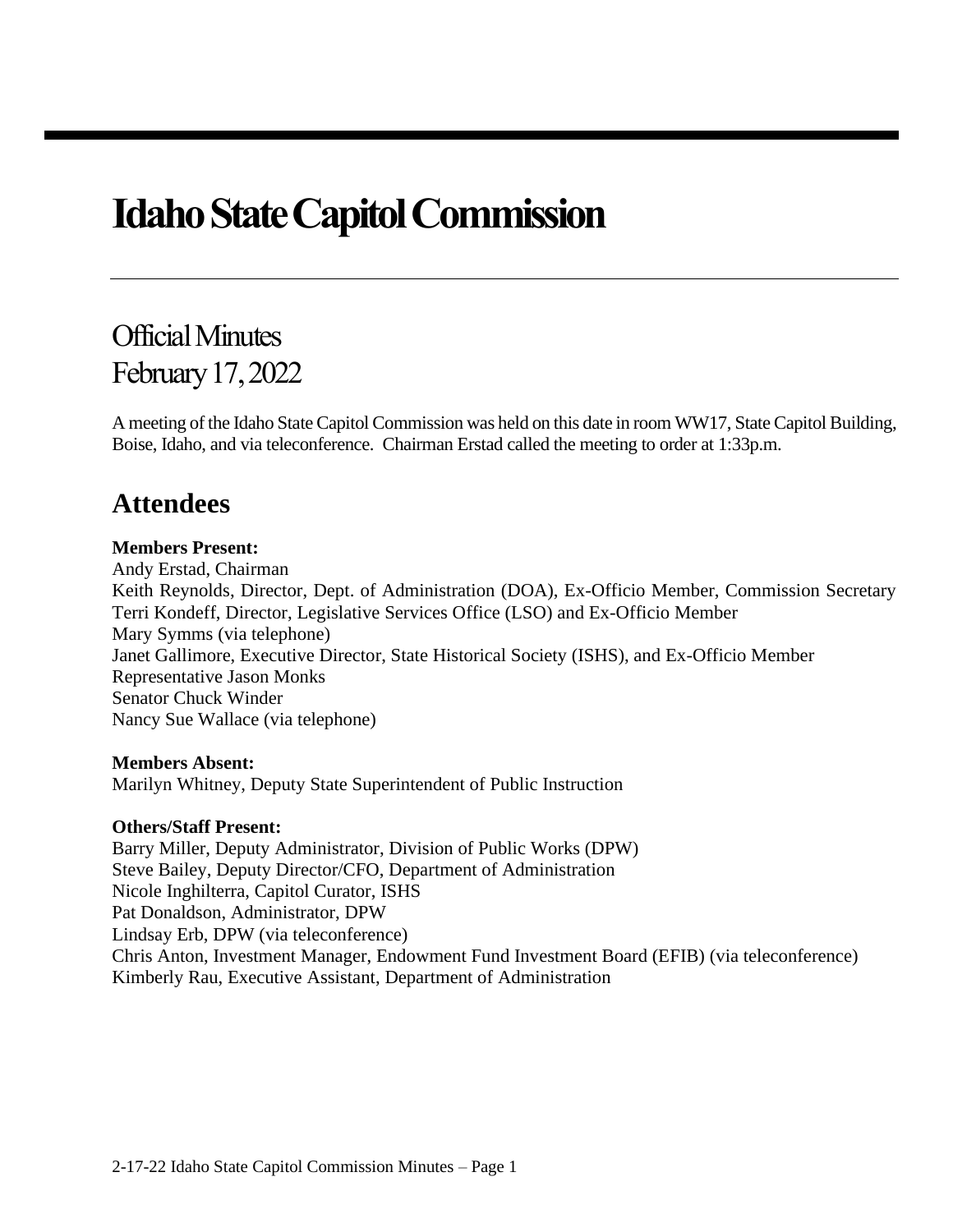## **Action Item**

## **Approve October 14, 2021 Meeting Minutes:**

**MOTION: Commissioner Reynolds moved, and it was seconded by Commissioner Gallimore that the minutes of the October 14, 2021 Idaho State Capitol Commission meetings be approved as written. The motion passed unanimously.**

## **Capitol Finances**

## **Fiscal Report:**

## **Endowment Fund Analysis (December 31, 2021)**

The Endowment Fund provides income to operate the Capitol Commission and to maintain the Capitol, Mr. Bailey explained. The source of revenue for this Fund is primarily revenue generated by investments managed by the EFIB. Other revenue is generated by approximately 7,000 acres of forest land managed by the Department of Lands, and the sale of specialized license plates.

The beginning Fund balance for FY1H 2022 was \$52,623,120. Revenue from forest lands was \$128,816, license plate revenues were \$93,225, and investment earnings were \$1,790,593 bringing the total available funds to \$54,635,754. Total uses were \$454,356, which included management fees related to the fund of \$329,326 and a \$125,000 transfer to the Capitol Maintenance Reserve Fund. The Ending Fund Balance was \$54,181,428, leaving a total Reserve Fund Balance of \$11,433,639.

### **Appropriated Funds – Cash Flow Statement (December 31, 2021)**

There are two funds reported in the Appropriated Funds Cash Flow statement. The *Capitol Commission Operating Fund* supports small maintenance projects for the Capitol and administrative costs of the Commission. The Fund started the 1<sup>st</sup> half of FY2022 with a \$223,481 beginning cash balance, which was increased by \$468 from interest earnings, and \$125,000 by the previously mentioned transfer from the *Capitol Maintenance Reserve Fund*. Total operating cash available for the year was \$348,949. Uses of cash totaled \$135,394 leaving an ending cash balance was \$213,555.

The *Capitol Maintenance Reserve Fund* is used for major projects related to the Capitol as well as a transfer conduit for funds between the Endowment Fund and the *Commission Operating Fund*. The *Capitol Maintenance Reserve Fund* began the year with \$1,600,659. Transfers to *Appropriated Fund* from EFIB were \$482,322, which included the \$125,000 pass-through transfer to the *Commission Operating Fund,* and receipts/interest revenue of \$357,322 (\$350,000 of that are reimbursements for the window replacement at the Capitol) leaving total cash available of \$2,082,981. Appropriated expenditures were \$1,126,988 and transfers to the Operating Fund were \$125,000 leaving total uses of cash at \$1,251,988 and an ending cash balance of \$830,993.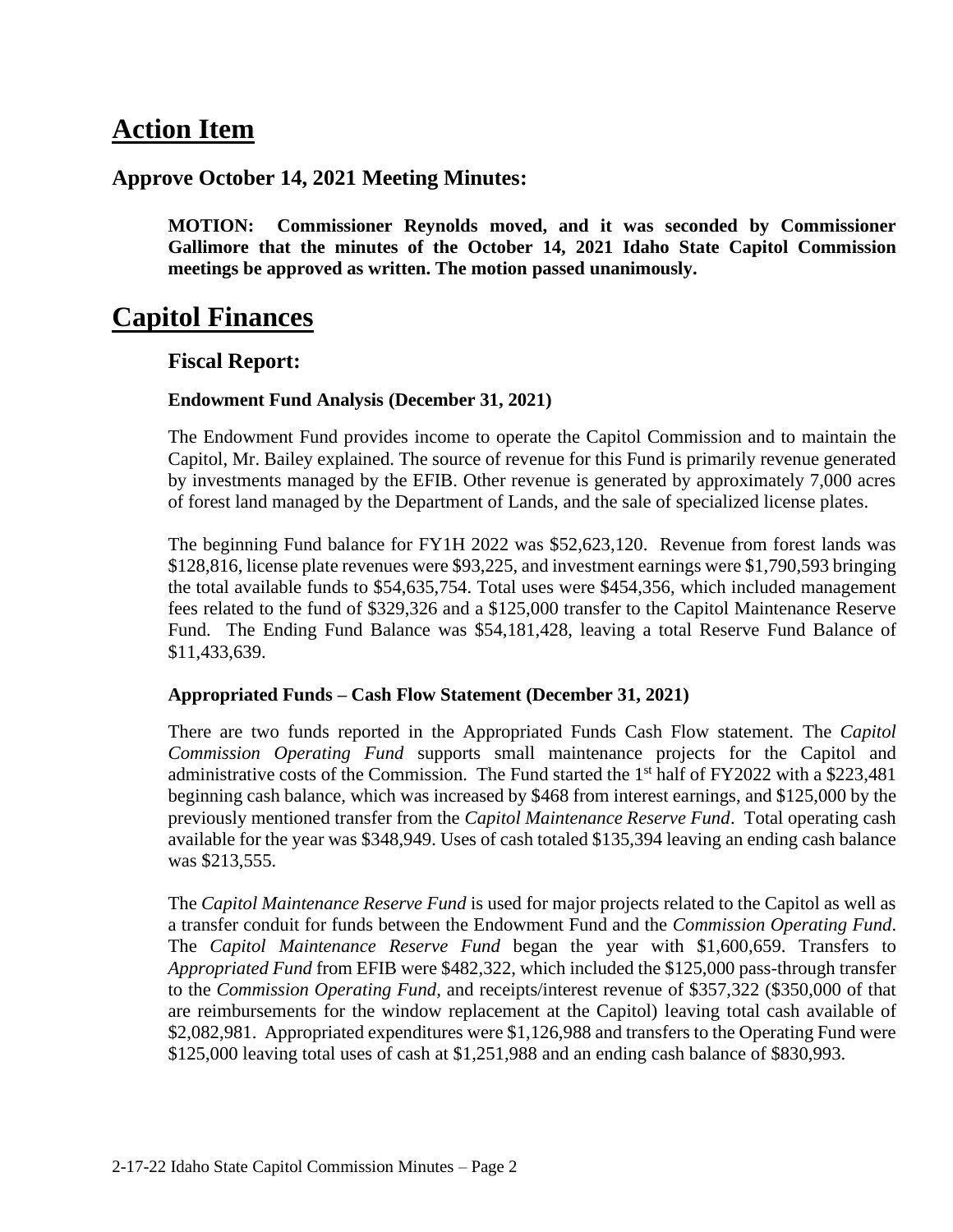### **Appropriated Expenditures and FY1H 2022 Budget (December 31, 2021)**

The Appropriated Expenditures in the Operating Fund came to \$78,856 which is well below the overall budget with expenses being 6% of the current appropriation and 4% of the total appropriation.

Capitol Maintenance Reserve Fund expenses totaled \$2,720,719 which included \$1,126,988 for Capitol Building Repairs and Maintenance and a \$1,593,731 reappropriation. This leaves us at 51% of the current appropriation, and with the reappropriation, at about 30% of the total appropriation. The total available appropriation/expenditures were \$2,799,575.

### **Project Expenditure Report (December 31, 2021)**

### **Mr. Bailey walked the Commission through the Capitol Commission Project Expenditure Report (below).**

#### **Capitol Commission Project Expenditure Report December 31, 2021**

|                                              | FY 2021<br><b>Expenditures</b> | <b>FY1H 2022</b><br><b>Expenditures</b> |  |
|----------------------------------------------|--------------------------------|-----------------------------------------|--|
| <b>Project Expenditures - Operating Fund</b> |                                |                                         |  |
| <b>Replacement of Urinals</b>                | 22,687                         |                                         |  |
| Jefferson Street Entry Door Pivots           | 24.232                         |                                         |  |
| Cooler Repair, Kitchen                       | 385                            |                                         |  |
| <b>Hood and Duct Cleaning</b>                | 550                            |                                         |  |
| Capitol A/V Technology Updates               | 28,302                         |                                         |  |
| Mechanical System Replacement in EW22        | 8.794                          |                                         |  |
| <b>Wireless Receiver and Transmitter</b>     | 922                            |                                         |  |
| Hardware in Women's Restroom                 | 7,686                          |                                         |  |
| Supplimental Heating to Office W135          | 25.716                         |                                         |  |
| <b>Cooler Repair</b>                         | 107                            |                                         |  |
| <b>Fire Suppression Repair</b>               |                                | 599                                     |  |
| <b>Fire Suppression Service</b>              |                                | 191                                     |  |
| <b>Cooler Repair</b>                         |                                | 40                                      |  |
| <b>Total Operating Fund Projects</b>         | 119,382                        | 830                                     |  |
| Project Expenditures - Maintenance Fund      |                                |                                         |  |
| Door Access Control                          | 586,015                        |                                         |  |
| Capitol Glass Replacement (1)                | 20,254                         |                                         |  |
| Door Access Control                          |                                | 215,344                                 |  |
| Capitol Glass Replacement (1)                |                                | 804.156                                 |  |
| Capitol A/V Technology Updates               |                                | 58.974                                  |  |
| <b>Roof Fall Protection</b>                  |                                | 48.513                                  |  |
| <b>Total Maintenance Fund Projects</b>       | 606.269                        | 1,126,988                               |  |
|                                              |                                |                                         |  |

(1) Reimbursement from vendors in fiscal 22H1 is \$355,000. Remaining reimbursement of \$48,000 was received in fiscal 22H2. Net expense is \$421,410, which is below the approved budget of \$565,800.

## **Update on Investments:**

Mr. Anton pointed out that Equity markets had their worst month since March 2020 as strong labor markets and persistently high inflation led the Federal Reserve to accelerate plans to unwind monetary support. The Federal Reserve will begin steadily increasing interest rates starting in mid-March and shortly thereafter commence balance sheet reduction. Inflation uncertainty, rising bond yields, escalating geopolitical tensions in Ukraine and the ongoing surge of the Omicron variant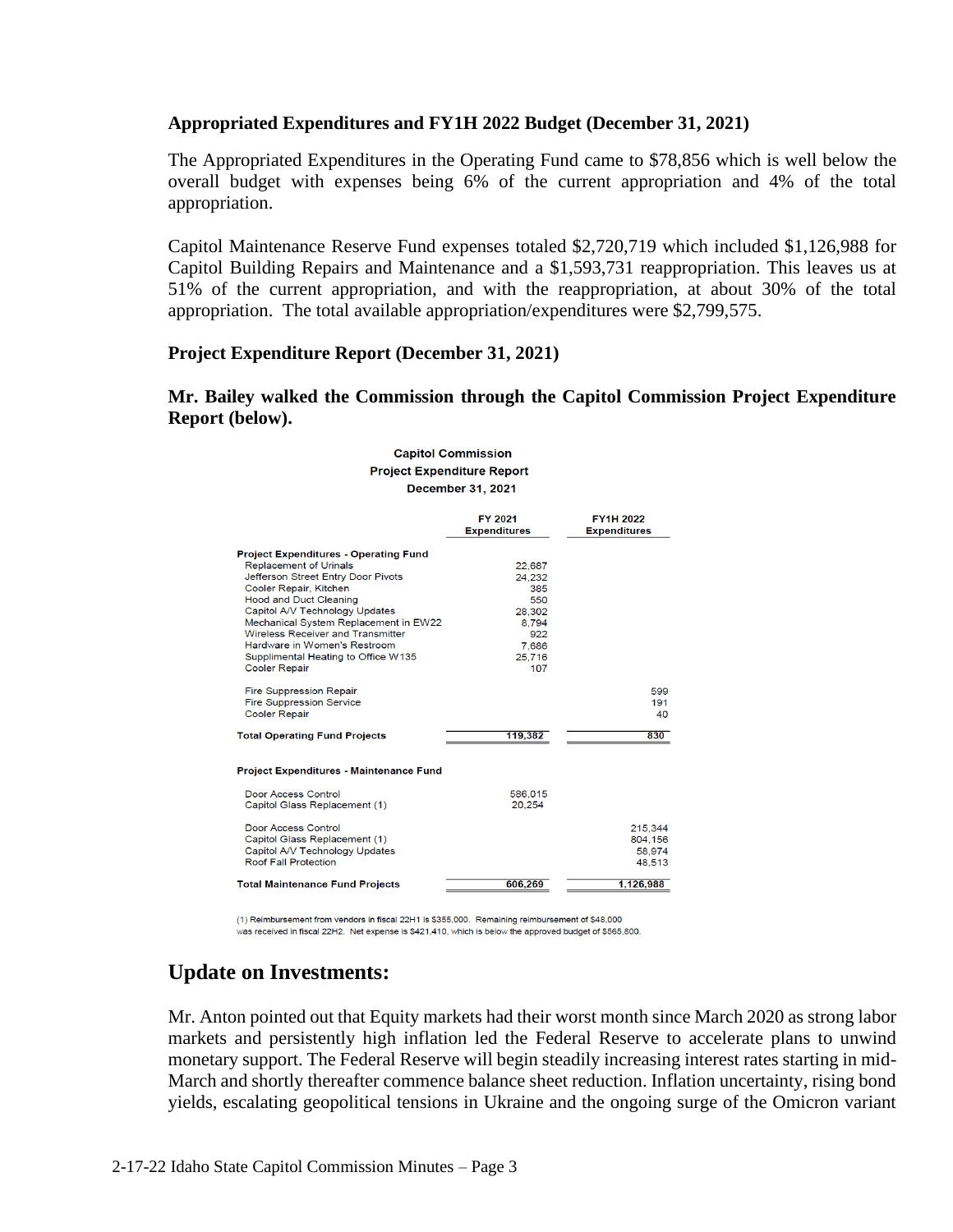of COVID-19 all contributed to heightened market volatility. Growth and technology stocks were particularly hard hit with the Nasdaq Composite falling over 9% during the month. Financial markets demonstrated some strength in the last two trading days of the month due to better than expected fourth quarter U.S. GDP and solid quarterly earnings reports.

### Analysis of Capitol Endowment funds prepared by the

**Endowment Fund Investment Board** 

Six Months Ended December 31, 2021

|                                | Capitol Maintenance Reserve Fund       |              |                | <b>Capitol Permanent Fund</b>          |              |              |
|--------------------------------|----------------------------------------|--------------|----------------|----------------------------------------|--------------|--------------|
|                                | As of 12/31/2021 -<br><b>Estimated</b> | FY 2021      | <b>FY 2020</b> | As of 12/31/2021 -<br><b>Estimated</b> | FY 2021      | FY 2020      |
| <b>Beginning Balance</b>       | \$10,149,810                           | \$8,909,285  | \$7,691,419    | \$42,473,319                           | \$34,026,440 | \$33,075,848 |
| Transfer b/w Perm and Reserve  | 1,637,400                              | 1,561,900    | 1,409,300      | (1,637,400)                            | (1,561,900)  | (1,409,300)  |
| Receipts*                      | 93,225                                 | 136,502      | 92,885         | 128,816                                | 212,166      | 746,169      |
| Total Investment Income/(Loss) | 7,530                                  | 2,367,251    | 428,488        | 1,784,063                              | 9,796,613    | 1,613,723    |
| <b>EFIB Expenses</b>           | (110, 503)                             | (213, 115)   | (203, 753)     |                                        |              |              |
| Lands Expenses                 | (218, 823)                             | (162, 013)   | (184, 054)     |                                        |              |              |
| <b>Requested Distributions</b> | (125,000)                              | (2,450,000)  | (325,000)      |                                        |              |              |
| <b>Ending Balance</b>          | \$11,433,639                           | \$10,149,810 | \$8,909,285    | \$42,748,798                           | \$42,473,319 | \$34,026,440 |

\* Receipts for Capitol Maintenance come from license plate revenue, for Capitol Permanent from land revenue.

## **Public Outreach / Art, History and Culture Committee**

## **Capitol Curation Program Updates:**

- Nicole Inghilterra, Capitol Curator, presented "Artifacts of the Capitol", a narrative exploration of the art, memorials, and statuary of Idaho's Statehouse.
- Nicole also shared information relevant to the Historic Office of the State Treasurer. The Legislature allocated three rooms of the treasurer's suite for an exhibit to explore the history and function of the office. A special exhibit in the former private office of the treasurer further highlights the story of an officeholder who served during a key moment of Idaho's history. The exhibit is currently awaiting installation as finishing work is completed in the space.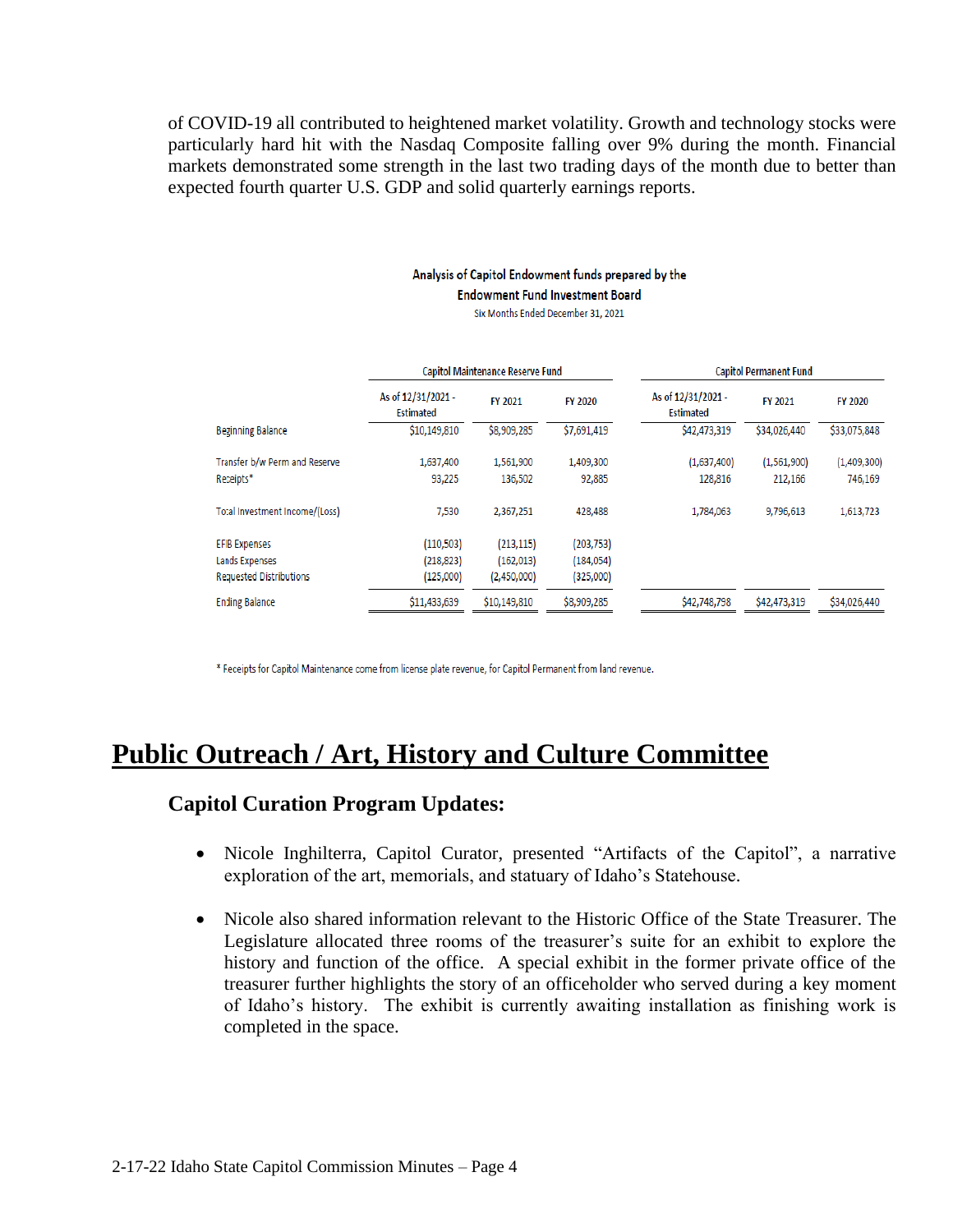Commissioner Gallimore, ISHS Executive Director, provided an update and a portfolio regarding Idaho Women's Suffragist Commemorative Sculpture. Commissioner Gallimore walked the Commission through the portfolio, which also included a timeline projecting a completion time of late fall of 2022.

## **Design and Construction Committee**

Barry Miller, Deputy Administrator, DPW reported the following:

## **Project Updates:**

- 19014 Wire Glass Replacement Authorized Budget: \$1,058,800 Current Expenditures: \$941,322.09 During the course of work, 4 additional pieces of delaminating glass were discovered. These are on the third floor in the JFAC area kitchenette skylight. These pieces have been manufactured and will be installed after the legislative session ends. Aside from these 4 pieces, the remainder of the laminated wire glass has been replaced.
- 19015 Technology Upgrades Authorized Budget: \$1,071,074 Current Expenditures: \$1,010,091.88 Work has included replacement of the projectors within the hearing rooms. The contractor has been working around committee hearings to replace the projectors. Still waiting for a couple of lenses to arrive and be installed.
- 20008 Door Access Control Budget: \$1,240,000 Current expenditures: \$1,023,367.86

The initial scope of work was completed then addition work was requested changes to provide access control to the Garden Level hearing rooms that would provide for shelterin-place ability. These changes were completed just prior to the current legislative session. When the session concludes, the contractor wiU return to complete some final corrective items.

• 20009 - Roof Fall Protection Authorized Budget: \$220,000 Current Expenditures: \$183,098.34

Work is approx. 75% complete. The project was put on hold for the winter and legislative session and will resume and be completed after the legislative session. In addition to the fall protection the contractor will also be resealing joints on the fourth floor ledge and roof termination bars as noted in the Facilities Condition Assessment.

• 20010 - Gallery Railing Authorized Budget: \$50,000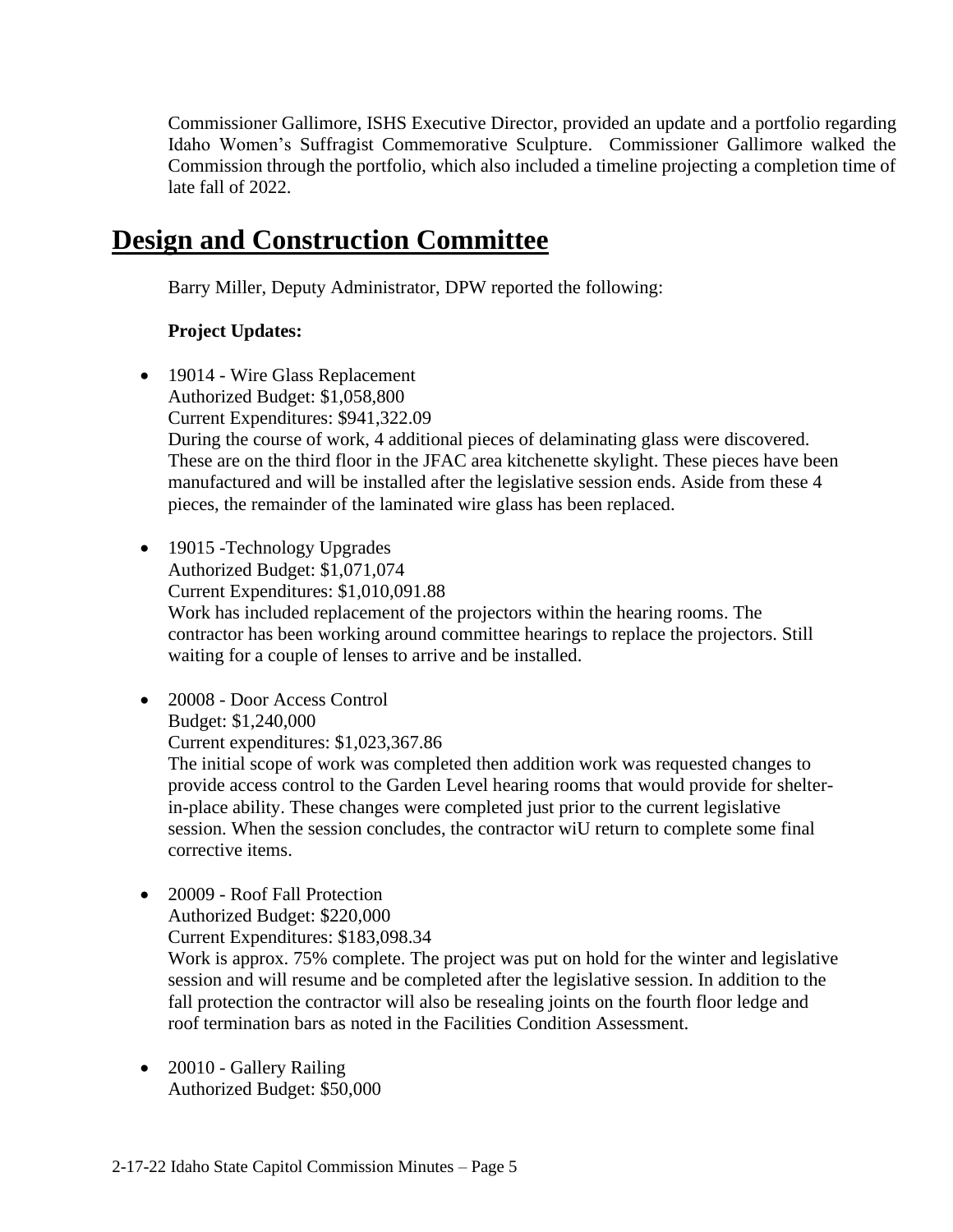Current Expenditures: \$28,000

The construction documents have been completed. Selective investigation to determine structural integrity of the existing structure will occur following the completion of the legislative session. Once the structure has been verified the documents will be adjusted and the work will be put out to bid. Anticipate summer/fall construction period.

- 22010 Misc. Projects Authorized Budget: \$20,000 Current Expenditures: \$14,217.32
	- o Bike Racks -(\$2,277.32) Installed on the east and west ends of the building.
	- o Jefferson Street Concrete Stair Nosings (\$11,940.00) partially completed waiting for weather to warm up before completing.
	- o Dedication Plaque Investigation (NTE \$5,000) Waiting for end of session to remove rosettes from the comers and determine if the plaque will move or if it has been anchored with an adhesive to the backing stone. Future work will be informed by the outcome of this investigation.

**Facility Condition Assessment and 5-year Maintenance Schedule:** Mr. Miller presented a Requirement Forecast Report which contains all the anticipated items needed to maintain the Capitol in its current state for the next 20 years or so. Mr. Miller pointed out that there are a number of years, starting with 2028, that costs are estimated well above the typical amount appropriated for capitol projects. Mr. Miller will work with Chris Anton, EFIB, to determine how best to approach those years and how to level out the years prior to 2028.

## **Other Business**

## **Action Item:**

## **Capitol Audio/Visual Replacement Request:**

IPTV General Manager Jeff Tucker approached the Design and Construction Committee regarding the need to replace the current audio/visual equipment currently in use at the Capitol, specifically in the Lincoln Auditorium, room WW02, the JFAC room, House and Senate Chambers, and the Governor's Ceremonial Office. Mr. Tucker gave an overview of the history of the current system, which is 16 years old, as well as detailed the cost of replacement which comes to \$356,116.

### **MOTION: Commissioner Reynolds motioned, and it was seconded by Commissioner Gallimore to approve the funding request as presented. The motion passed unanimously.**

## **Action Item:**

**Menorah As Part of Holiday Display:** Commissioner Reynolds presented the request and history of consideration regarding a menorah as part of a holiday display at the Capitol. Deputy Attorney General Julie Weaver outlined the current rules and parameters regarding such a display. Chairman Erstad invited Rabbi Mendel Lifshitz to speak to the Commission regarding his request to display